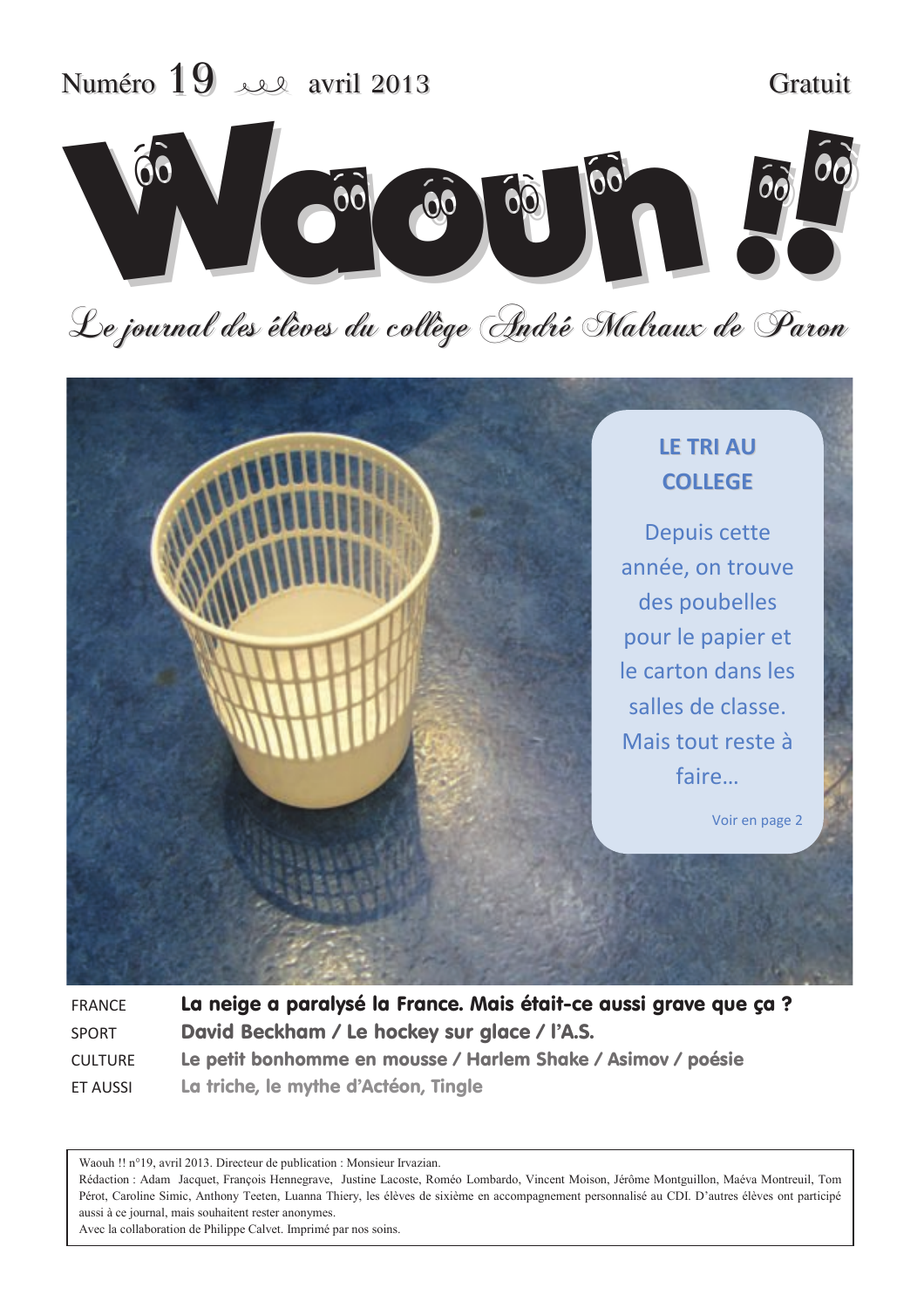## **FLOCONS DE NEIGE A LA UNE**

Au mois de mars il a v eu de la neige. Rien de sensationnel, surtout chez nous dans l'Yonne. Dans le Nord de la France, d'accord, il y en a eu beaucoup. Mais est-ce aussi grave que ça pour que les journalistes de la télé en parlent pendant plus de la moitié de leur journal à 20 heures ? N'y-t-il pas des choses bien plus importantes à dire, comme la guerre en Syrie ou les Restos du Cœur qui ont trop de monde?

Analysons cet étrange phénomène qui touche tous les iournalistes.

Texte collectif, écrit en accompagnement personnalisé au CDI

Il neige. Du coup, les routes sont recouvertes et il y a du verglas. Bien sûr, des équipes sont sur le terrain pour déblayer tout ça, pour que les voitures, les bus et les camions puissent rouler. Mais voilà, ils sont débordés et ils ne peuvent pas être partout. Alors il y a des gens qui dérapent, qui ont des accidents et qui bloquent les autres parce que leur voiture est en travers de la route. Et puis comme tout le monde n'est pas Sébastien Loeb, conduire sur la neige ou le verglas n'est pas facile. Ca se comprend et ça arrive chaque année.

Regardons ça du côté du journaliste télé qui doit faire son journal à 20 heures. La neige, c'est génial pour lui (ou pour elle !). Pas besoin de se creuser la tête, aux premiers flocons, le journal est écrit ! Il peut faire des réussites sur son ordinateur, il n'a plus rien à faire.

On vous explique...

On demande d'abord au présentateur de la météo de venir sur le plateau. Pendant quelques minutes, il va nous expliquer... qu'il neige ! (On n'avait qu'à regarder par la fenêtre, mais c'est mieux s'ils le disent à la télé !). Que l'anticyclone se bat avec une dépression, que l'air froid de Sibérie descend, que le vent souffle, que le froid est glacé et que ça va durer quelques temps comme ça, sauf si ça s'améliore. Mais ça, il vous le dira après le journal, pendant le bulletin météo...

Ensuite, il y a les envoyés spéciaux. Ce sont des journalistes qu'on envoie sur place dans les embouteillages, sur les autoroutes bloquées. Déjà, si c'est bloqué, comment ils font pour y aller et revenir ? Mystère. Et là, ils demandent aux gens qui attendent dans leur voiture depuis des heures si tout va bien et ce qu'ils pensent de la neige. Que croyez-vous qu'ils répondent ? Ils sont énervés, ils ont froid, ils ne peuvent pas aller travailler, ils n'ont rien à boire de chaud et un journaliste

arrive comme une fleur pour les narguer. Alors ils répondent que c'est inadmissible, Que le gouvernement ne fait rien et pourtant on paye pleins d'impôts...

Ensuite on va dans une gare où les voyageurs se disent pris en otage et qu'ils ne sont pas informés (c'est la même chose en cas de grève).

Ensuite on regarde quelques images de la neige en Bretagne, à Marseille et dans les Alpes, histoire de montrer que c'est une catastrophe nationale. Des fois on montre d'autres pays, pour voir qu'on n'est pas les seuls à galérer.

Et pour finir on demande à un élève de primaire qui fait de la luge dans un parc, s'il est content que l'école soit fermée et qu'il puisse s'amuser au lieu de travailler! Que croyez-vous qu'il va répondre ?

Parfois, c'est difficile d'être journaliste...



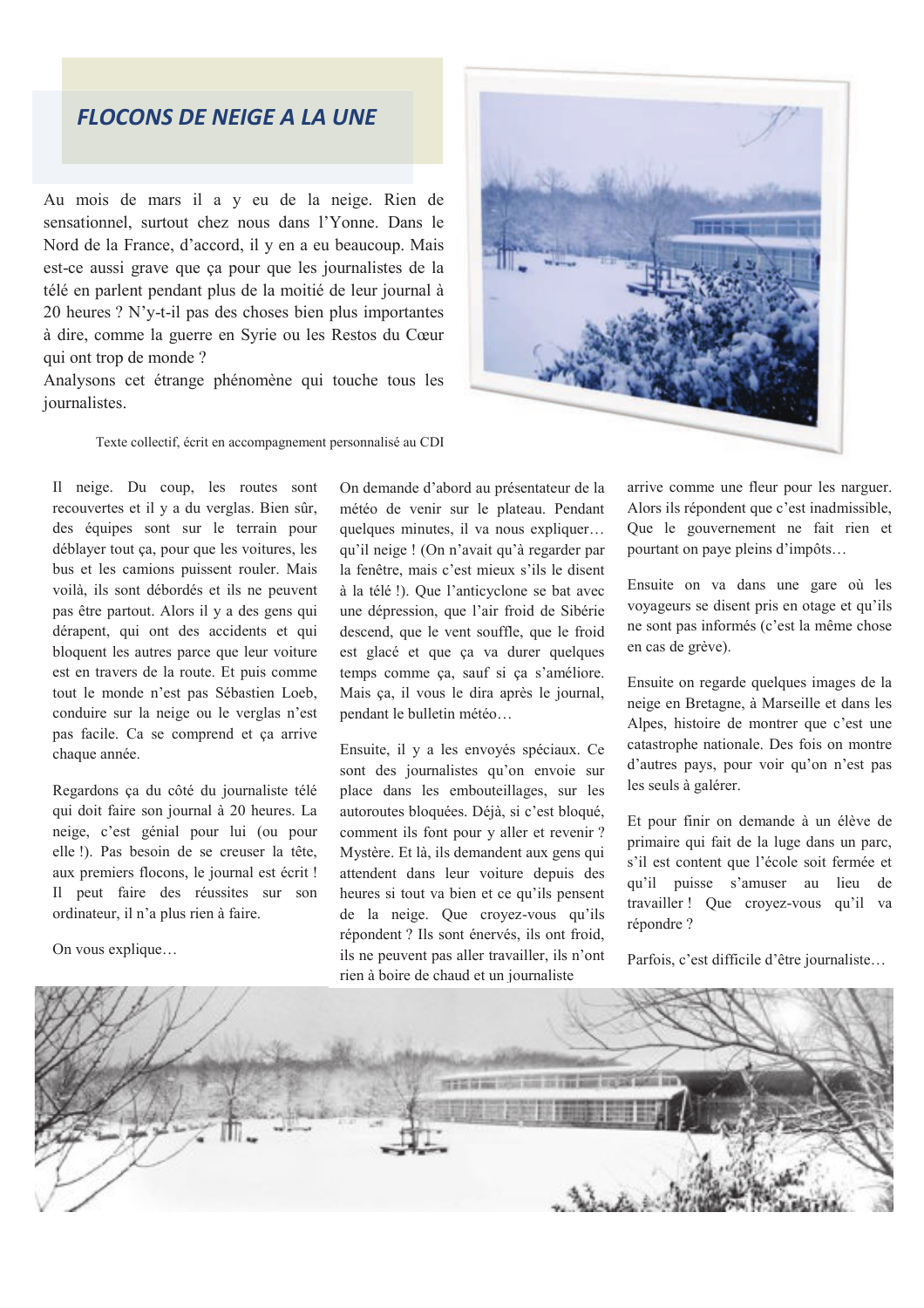#### **HARLEM SHAKE**

On s'agite sur le net. Le Harlem Shake est devenu en quelques mois un véritable phénomène sur internet partout dans le monde. On a voulu en savoir plus en demandant au collège ce qu'en pensent les élèves.

Le Harlem Shake est une sorte de danse où les gens bougent n'importe comment et se font filmer. La vidéo est ensuite mise sur internet pour que tout le monde puisse la voir

Qu'en pensent les élèves du collège ? Voici quelques réponses que l'on a eues en posant la question :

« Y'en a des biens, y'en a surtout des nuls » « Des gens du collège en ont fait un dans le bus et l'on mis sur Youtube. J'adore » « Le Harlem Shake, ça déchire. Je regarde sur Youtube » « J'v comprends rien. Je sais pas à quoi ça peut servir » « Ca se prend pas au sérieux » « Nul » « C'est quoi ? » « J'aime pas que les gens se cachent derrière des masques »

On voit que tout le monde n'aime pas le Harlem Shake. Pourtant, d'après L'Actu du 29 mars 2013, 40 millions de personnes ont vu la vidéo du premier Harlem Shake sur internet Enorme!

Mais au fait, d'où vient cette danse? Apparemment ça remonte aux années 80, à Harlem, un quartier de New York. Mais c'est en 2013 (hé oui, c'est tout récent) qu'un clip est sorti sur Youtube, avec quatre personnes déguisées qui bougeaient dans tous les sens. Un gros succès. Et partout dans le monde des gens ont fait aussi des vidéos dans le même style.

A quoi ça sert? A rien, même si les gens qui sont filmés aiment bien qu'on les voit.

Dans certains pays, des gens font des Harlem Shake pour dénoncer quelque chose, comme un régime politique. Et dans certains pays c'est devenu interdit d'en faire. En Egypte, il y eu des arrestations et en Tunisie c'est interdit sous peine de prison.

En France on fait ça pour s'amuser. Dans les pays où c'est interdit, c'est pour dénoncer quelque chose. Mais je pense que ce n'est qu'un phénomène de mode qui ne durera pas. En attendant, les vidéos sont toujours plus nombreuses sur Youtube.

### **POESIES**

#### **LES VERRES**

Les verres sont verts comme les véreurs Du verre versé renversé Déversé reversé du revers de la main Quel calvaire d'être nu comme un ver Menacé par un révolver Le verre verra le véreur Du verre, versé, renversé Déversé reversé du revers de la main Du verseur qui verse dans le verre Du verseur qui chante un verset.

> Jérémy Montguillon Anthony Teeten Valentin Moison

#### **LIBER SE COLLE**

L'hiver Liber se colle Liber prend son envol Il décolle

> Liber frappe à ta porte Et il frappe fort Car Liber rapporte

Tes parents s'étonnent Car tes notes détonnent L'orage tonne

> Quand Liber se colle C'est toi qu'on colle Et qui finit en tôle

Je ne signe pas car Liber me retrouverait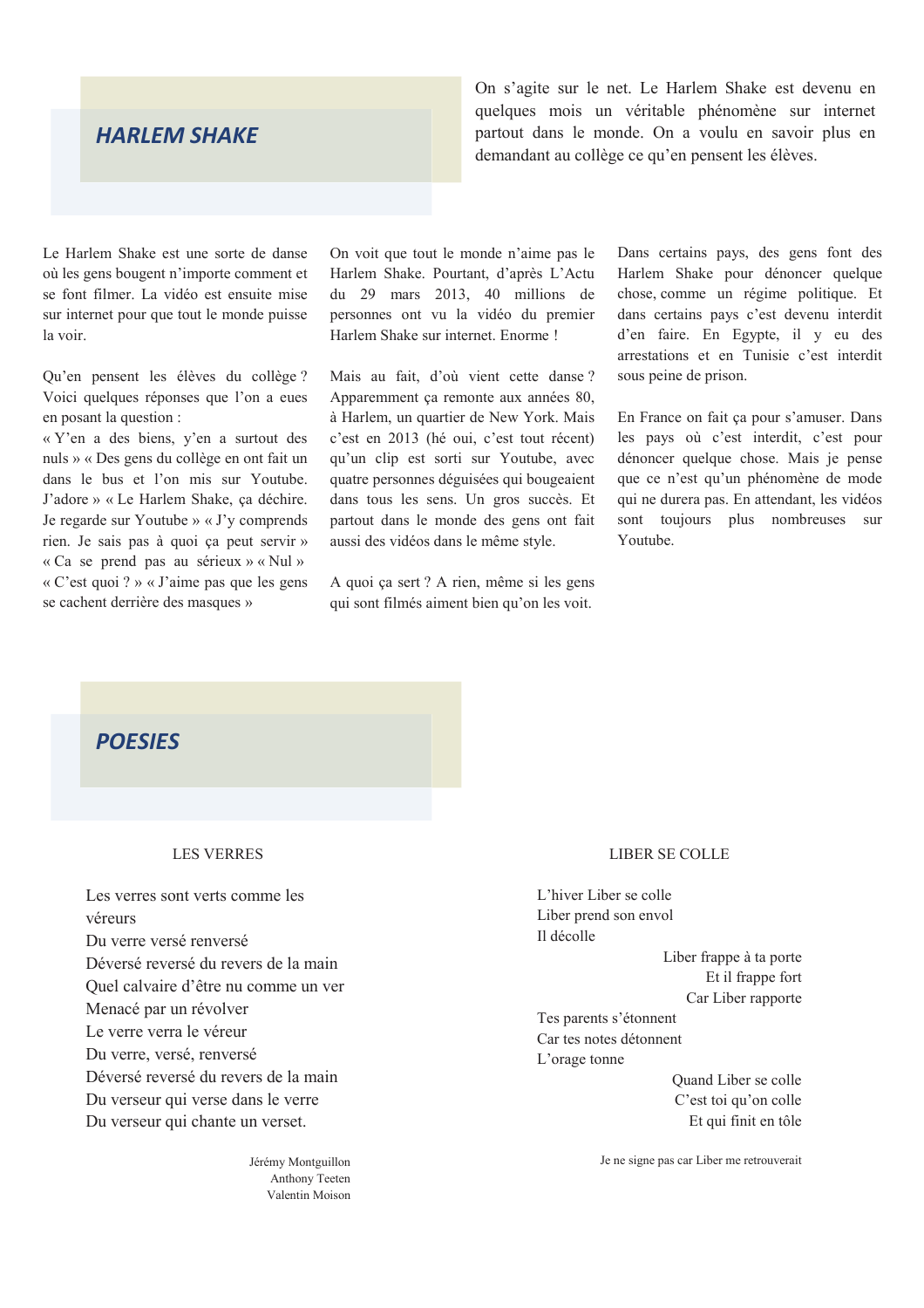# **LE TRI SELECTIF AU COLLEGE**

Une poubelle à la une de Waouh !! Quelle drôle d'idée. On a choisi cette photo pour marquer les esprits. Car même si depuis quelques mois il y a un effort sur le tri sélectif au collège, tout n'est pas gagné d'avance. Loin de  $l\lambda$ 

Texte collectif, écrit en accompagnement personnalisé au CDI, après qu'un élève ait renversé une poubelle !

Faire un effort pour sauver la planète, c'est bien. Trier le papier pour le recycler, c'est très bien. Mais regardez la photo du contenu de cette poubelle.



On n'a pas fait un montage. C'est bien le contenu réel de la poubelle du CDI dans laquelle on doit mettre le papier, le carton et tout ce qui est recyclable. Et que voiton dans la poubelle ? Des crayons, une pochette en plastique et des mouchoirs usagés. On a même trouvé des trombones tordus dans tous les sens et des chewinggums qu'on ne voit pas sur la photo.

Et dans la poubelle des déchets non recyclables (qu'on n'a pas pris en photo). il y a plein de feuilles de papier. En résumé, personne ne fait vraiment attention à bien utiliser les deux types de poubelles.

Est-ce si compliqué? Est-ce si difficile que ca de comprendre que les mouchoirs pleins de morve, tout sales, ne peuvent pas être recyclés ! Que mettre du plastique dans la poubelle du papier, c'est empêcher un bon recyclage, car il faut tout retrier. Et quand ce n'est pas retrié, tout part à la poubelle normale, même ce qui pourrait être recyclé. C'est nul, ça ne sert à rien et ça dégoûte ceux qui font vraiment des efforts

Que faire alors ? En parler, comme on le fait maintenant. Mais ça ne servira pas à grand-chose. Tout ça, on le sait, mais on s'en moque presque toujours. Alors que peut faire le collège pour nous obliger à bien trier?

Pas grand-chose. On voit mal les profs ou le principal fouiller dans les poubelles pour trouver les coupables. Peut-être pourrait-on mettre des vraies poubelles, de couleur vertes, et pas des cartons sur lesquels on a (mal) collé une feuille expliquant ce qu'il faut mettre dedans.

Et dans la cour ou dans les couloirs, il n'y a rien. Pas une seule poubelle verte. Et les rares poubelles sont tellement cassées et abîmées que finalement on ne s'en sert pas. Et tout finit par terre et ce sont les femmes de ménage qui ramassent tout.

Conclusion : on est tous lamentable. Et les problèmes de planète et d'environnement. il faut bien avouer que presque tout le monde s'en fout!

PS : ce journal est en papier et doit se mettre dans la poubelle spécial papier. Même si en fait on devrait le garder, car c'est le meilleur journal qu'on peut lire !!

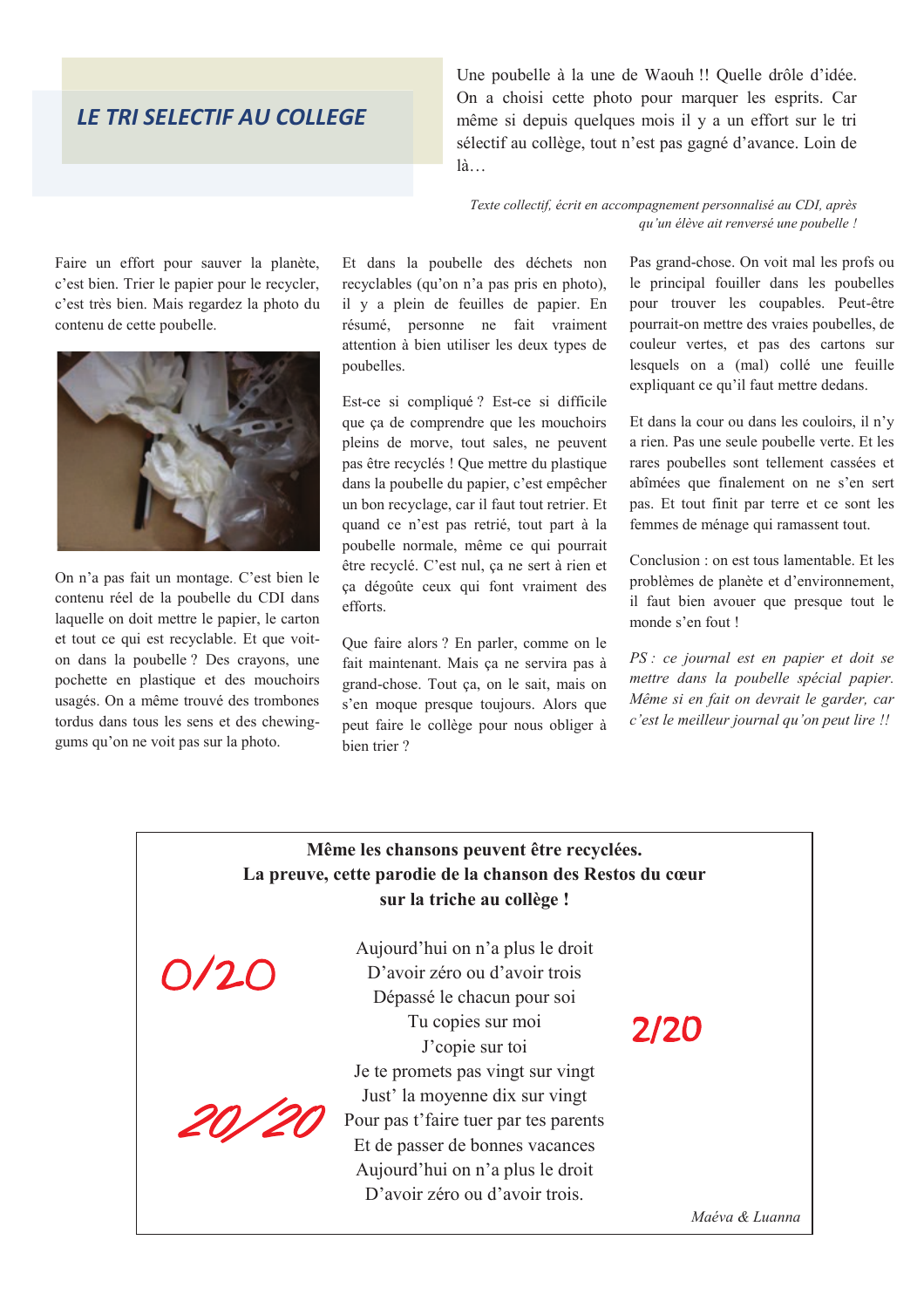## LA CHRONIQUE DE L'A.S.

Pour cet article, je vais être franche avec vous : l'A.S. (Association Sportive) du collège est un peu comme un cours normal. Je vous explique :

- Il y a des « lois » qui sont installées. Par exemple : obligation d'aller à certains cross ou autres compétitions. Cela pour d'abord vous permettre d'avoir des qualités physiques et avancer dans votre sport; ensuite pour faire des rencontres inoubliables. J'en suis témoin et, que ce soit fille ou garçon, dans le collège, des liens plus forts vont se former, grâce au sport et aux rencontres des collèges.

- Il y a aussi les professeurs ! Hé oui, on a beaucoup d'autonomie, mais pour apprendre les techniques, il y a nos professeurs que je qualifierais de mentor. Mais ce n'est pas parce qu'il y a des lois et des profs qu'il faut se décourager. Car c'est grâce à cela que nous formons une grande et belle famille.

**Nous** avons participé une compétition de badminton  $\overline{a}$ gymnase Dupeche à Sens. Il y avait plusieurs collèges présents, nous étions 25 garçons et 19 filles. Il y avait une superbe ambiance, tout le monde s'entendait bien.

Aux compétitions de l'A.S., nous sommes tous solidaires entre nous. Personne n'est mis de côté, ce qui permet à tous de bien s'entendre. Le principal est de participer et surtout de S'AMUSER!

Caroline Simic







Justine Lacoste

# **ASIMOV LE PERE DE LA S.F.**

#### **TINGLE**

C'est qui ou quoi ? Tingle n'est à l'origine qu'un PNJ (Personnage Non Joueur) vendant des cartes dans Zelda Majoras Mask. Mais les joueurs en sont tombés amoureux et Nintendo décida de l'intégrer dans la plupart de ces jeux.

Tingle possède même son propre jeux sur DS : Freely Pikked Tingle Rosy Ruppeland. Dans ce jeu, Tingle doit ramasser des rubis pour faire grandir une tour et aller au paradis... mais bon je ne vais pas tout vous raconter.

#### L'EVOLUTION DE TINGLE

- Tingle sur Nintendo 64 croit aux fées et reste grand enfant ;

- Tingle sur DS ne pense qu'aux rubis. En plus il est plus mimi sur DS, non ?

Texte Roméo Lombardo **Illustration ©Nintendo** 

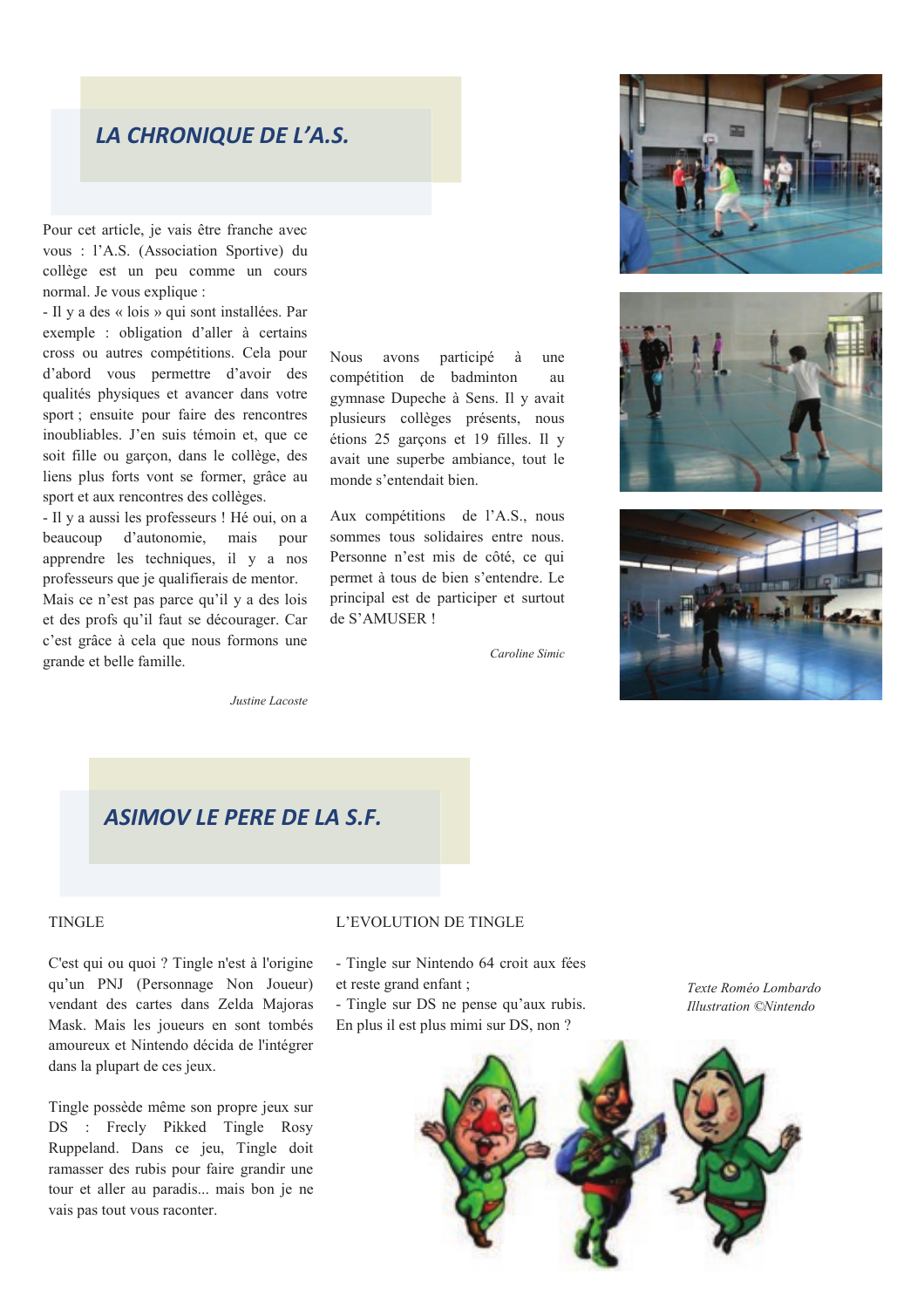### **DRAME: ACTEON EST MORT**

Le monde des dieux est digne des meilleures séries télé du moment. Trahison, amours, adultère, meurtre, méchanceté : tous les ingrédients sont là. Voici l'histoire d'Actéon qui eut le malheur de croiser une belle déesse. racontée dans trois styles différents.

Compilation de textes écrits par des sixièmes en accompagnement personnalisé

Actéon, fils d'un dieu mineur, était un très grand chasseur. Au cours d'une de ses légendaires chasses, il tomba par hasard sur un fleuve dans lequel se baignait Artémis, déesse d'une très grande beauté. Actéon ne put s'empêcher de regarder cette jolie fille toute nue. Lorsqu'elle s'en apercut, elle se mit en colère et décida de punir l'imprudent voveur. Au lieu de le tuer immédiatement, elle décida de se venger de façon plus cruelle. Artémis changea Actéon en cerf. De chasseur il devint gibier et ce furent ses propres chiens qui lui sautèrent dessus et le dévorèrent, sans savoir qu'ils étaient en train de tuer leur maître. La morale est qu'il ne faut pas taquiner une déesse.

Le daron et la daronne d'Actéon étaient Aristé et Autonoé, des dieux de second rang. Actéon était un très grand chasseur : il aimait que ses gibiers soient bien préparés, frais et non périmés. Un jour au lieu de trouver du gibier, il découvrit une bombe, la déesse Artémis, qui se baignait nue dans une rivière. La meuf était vraiment canon, mais aussi très en pétard. Elle lui lança un sort du style « Que tes chiens te bouffent et que coule le sang ». Actéon se tordit de douleur quand des cornes et des sabots lui poussèrent. Son corps se couvrit de poils et en passant devant un miroir il vit... un cerf! Fous d'excitation devant ce beau spécimen, les clebs le bouffèrent. Conclusion : ne jamais mater une déesse au bain!

De notre envoyé spécial, sur les bords du fleuve des dieux

« C'est aux environs de 14 heures, à l'heure où la chaleur était la plus forte en ce mois d'août, qu'Actéon, le célèbre chasseur, fut sauvagement assassiné par ses chiens. Le drame reste inexpliqué. Des témoins affirment avoir vu Actéon peu de temps avant chassant le cerf. Selon d'autres sources, la déesse Artémis était présente sur les lieux du drame à l'heure où Actéon chassait. La police cherche à interroger la déesse qui s'est réfugiée sur l'Olympe et refuse toute déclaration. Les chiens ont tous été arrêtés et risquent le chenil à perpétuité.

C'était Rémi Thologie, en direct sur Olympe  $TV \rightarrow$ 

# **ASIMOV LF PERF DF LA SF**

Isaac Asimov est né le 2 janvier 1920 en Russie. Il est mort le 6 avril 1992 au États-Unis.

Isaac Asimov était un auteur américain a obtenu la nationalité américaine en 1928. il était très connu pour ses livres de science-fiction (SF) et aussi pour ses vulgarisations scientifiques.  $\mathbf{I}$ est considéré comme l'un des pères de la science-fiction. C'est lui qui a créé les lois des robots, dans le livre « Les Robots » disponible au CDI. Ces parents étaient d'origine juive, sa famille vivait à Petrovichi.

Isaac Asimov n'apprendra jamais le russe, ses parents parlaient russe uniquement quand leurs enfants ne devaient pas entendre

Les parents d'Asimov travaillaient dans un magasin familial. Asimov lisait de temps en temps des magazines de ses science-fiction que parents vendaient.

Il étudie à l'université Columbia où ses études étaient assez brillantes. Il fut diplômé en biologie et en chimie.

Entre temps, il participa à la Seconde Guerre mondiale où il fut nommé caporal.

Il a commencé à écrire des livres de science-fiction après la guerre. Dans beaucoup de ses romans apparaissaient des robots qui occupèrent une place importante dans son œuvre. Ses œuvres les plus connues sont :

-Le cycle de Fondation.

-les robots.

-Danses avec les robots.

-La trilogie de La cité des robots.

Texte François Hennegrave

Isaac Asimov a reçu le prix Hugo, qui récompense une série de livres de science-fiction, en 1966, pour le premier cycle Fondation.

Asimov meurt le 6 avril 1992 à cause du SIDA.



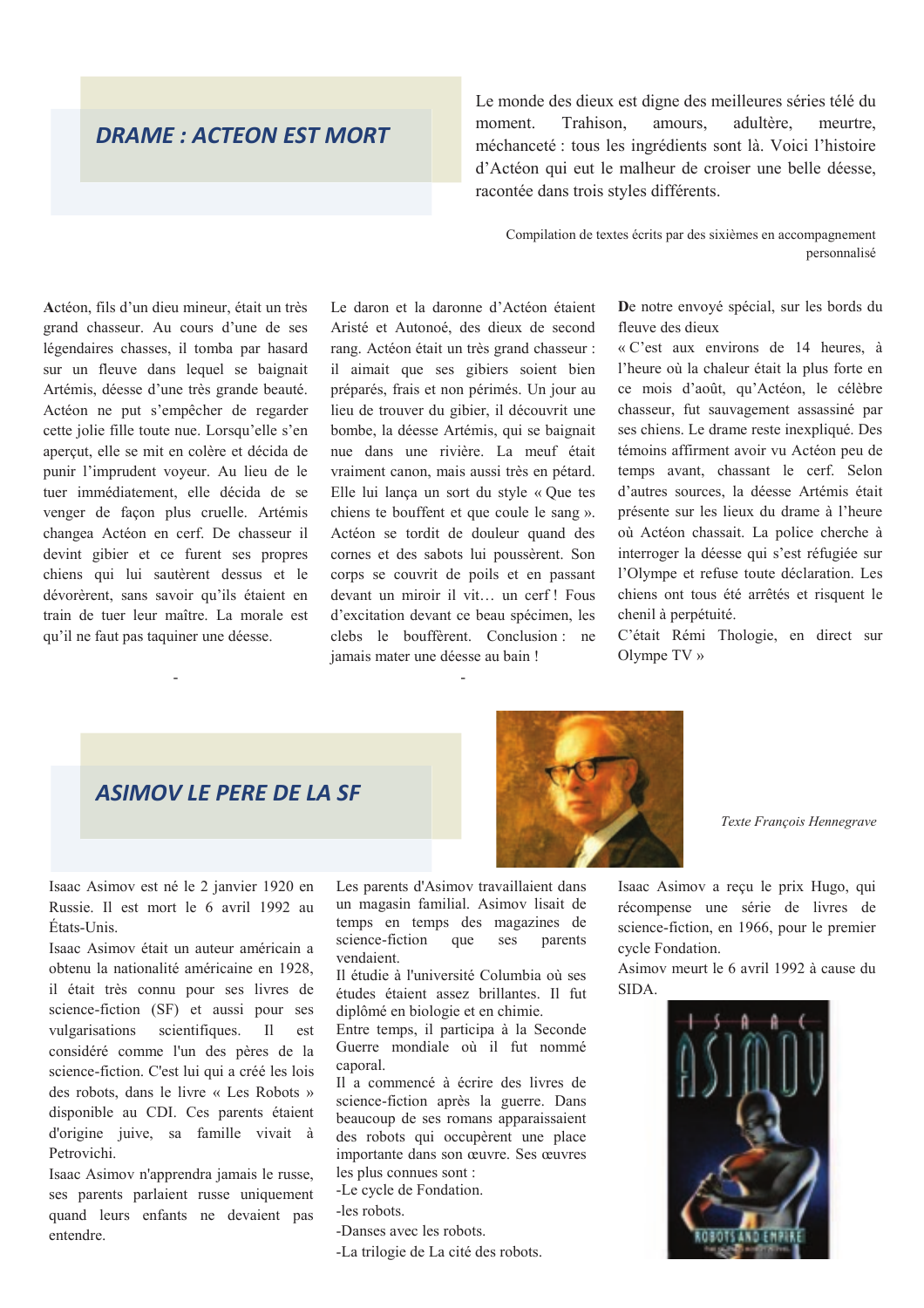### **LE PETIT BONHOMME EN MOUSSE**

Le petit bonhomme en mousse a été présenté au plus grand cabaret du monde par Patrick Sébastien. C'était l'histoire d'un petit bonhomme en mousse qui veut sauter d'un plongeoir dans un récipient d'eau.

Il est commandé par trois hommes : un musicien qui joue de la guitare et un kazoo qui est sert à faire "parler" le petit bonhomme en mousse, une autre personne qui fait marcher le bonhomme en mousse. et enfin la troisième personne fait aussi marcher le petit bonhomme en mousse et il a lui aussi un kazoo.

Un kazoo est un instrument de musique constitué d'un tube fermé par une membrane. Quand la personne souffle dedans, l'air fait vibrer la membrane qui produit un son nasillard.

Au début le petit bonhomme veut monter sur une échelle, mais celle-ci tombe. Lorsqu'il arrive à monter, il saute mais ne tombe pas dans la piscine. Alors il remonte et remet en place l'échelle. Quand il est en haut du plongeoir, il marche en faisant le poirier et il décale la planche sans faire exprès. Quand il saute il retombe. Puis il recommence jusqu'à réussir (il faut voir la suite, car je vous en dis pas plus). Bonne vidéo

Texte Francois Hennegrave



L'équipement du gardien est un peu plus complet avec notamment :

une paire de patins coqués (meilleure protection) ayant une lame plus longue et plus plate pour une meilleure stabilité;

deux gants différents : une mitaine permettant d'attraper le palet et un bouclier, appelé plaque, accroché à un gant permettant de tenir la crosse et de repousser le palet vers l'extérieur ;

deux jambières plus larges, appelées bottes, tenues par des lanières et rattachées aux patins ;

d'une crosse plus épaisse que celles des autres joueurs :

d'une coquille plus épaisse que celle du joueur :

d'une culotte plus épaisse et mieux protégée que celle du joueur ;

d'une jugulaire (protège cou plus grand que celui du joueur) ;

d'épaulière faisant trois à quatre fois celle du joueur, lui protégeant les bras et tout l'avant de la taille jusqu'au cou ;

d'un casque, entièrement fermé sur le devant avec l'usage systématique d'une grille de protection. Le poids de l'équipement du gardien se situe entre 15 et 30 kg.

# **LF HOCKEY SUR GLACE**

Le hockey sur glace est un sport d'équipe se déroulant sur une patinoire aménagée. L'objectif est de marquer des buts en envoyant un palet à l'intérieur du but adverse situé à une extrémité de la patinoire. L'équipe se compose de six joueurs, dont un gardien de but, un milieu (celui qui fait l'engagement), deux attaquants, deux défenseurs.

Le hockey, originaire du Canada, s'est développé à la fin du XIXe siècle en Amérique du nord. Sport de vitesse, il est souvent surnommé « sport collectif le plus rapide du monde » mais c'est aussi un sport violent. Il y a comme équipement des patins à glace pour se déplacer sur la patinoire et la crosse pour manipuler le palet. Un joueur porte treize protections afin de se protéger des charges adverses mais également des palets qui peuvent atteindre 180 km/h

Les protections pour un joueur de champ se composent :

Texte Tom Perot

d'un quatre-patte qui offre plus de confort au joueur et l'isole de son équipement ;

d'une coquille et porte-jarretelles;

d'une culotte, appelée également cuissette (gros short rembourré);

des jambières (qui protègent les genoux et les tibias et qui sont recouvertes d'un bas) : de patins, qui sont différents pour les gardiens et les joueurs ;

d'un protège-cou ;

des épaulières (ou plastron) ;

des coudières :

des gants ;

d'un maillot de la couleur de leur équipe ; d'un casque, appelé « masque » pour le gardien:

d'une crosse, fabriquée en des matériaux différents (bois, carbone...);

d'un protège dent.